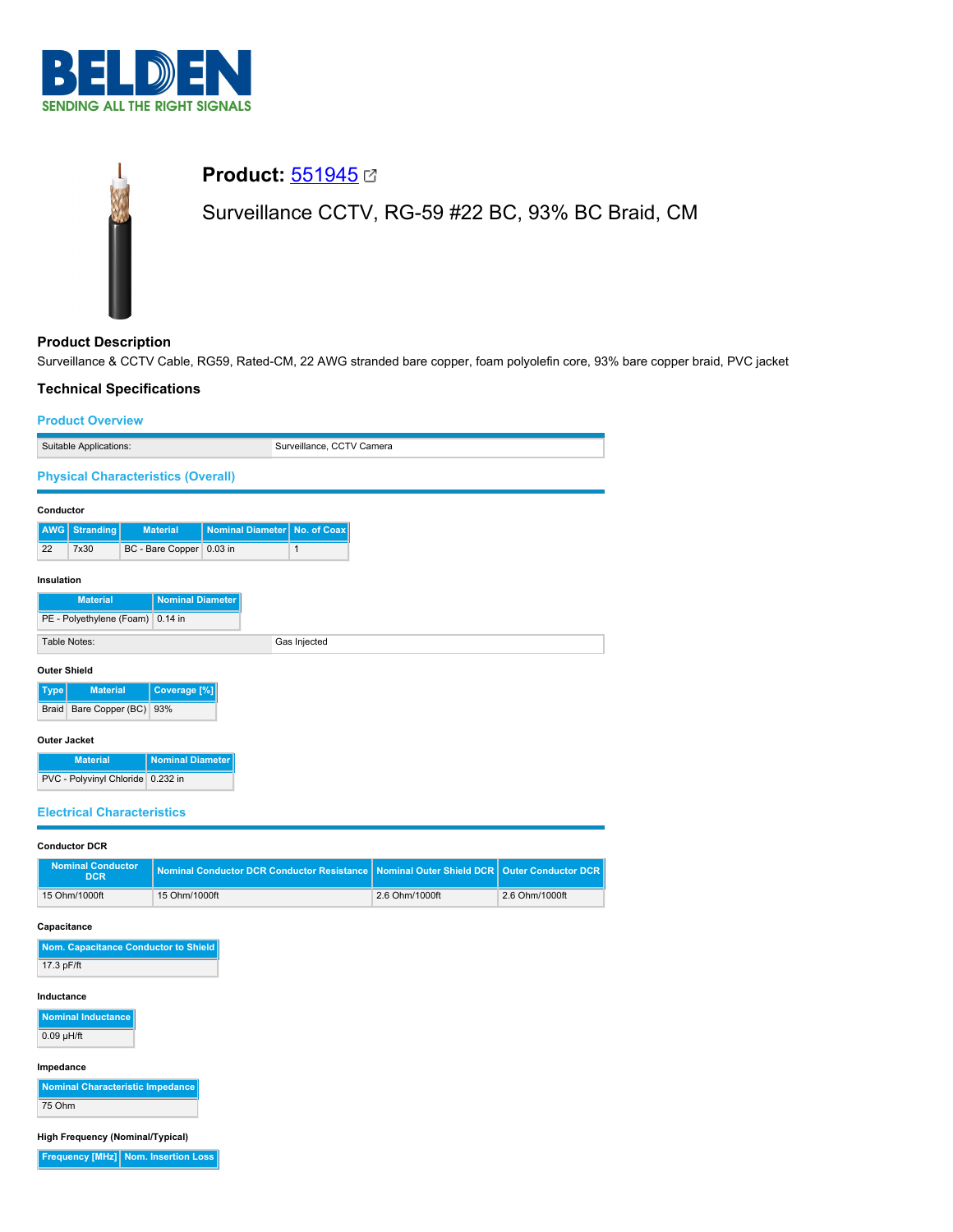| 1 MHz              | $0.3$ dB/100ft |
|--------------------|----------------|
| 10 MH <sub>z</sub> | $0.9$ dB/100ft |
| 50 MHz             | 2.1 dB/100ft   |
| 100 MHz            | 3 dB/100ft     |
| 200 MHz            | 4.5 dB/100ft   |
| 400 MHz            | 6.6 dB/100ft   |
| 700 MHz            | 8.9 dB/100ft   |
| 900 MHz            | 10.1 dB/100ft  |
| 1000 MHz           | 10.9 dB/100ft  |

#### **Delay**

|            |             | Max. Delay Skew   Nominal Delay   Nominal Velocity of Propagation (VP) [%] |
|------------|-------------|----------------------------------------------------------------------------|
| 78 ns/100m | $1.3$ ns/ft | 78%                                                                        |

#### **Voltage**

**UL Voltage Rating** 300 V RMS

## **Temperature Range**

| UL Temp Rating:                     | 75°C           |
|-------------------------------------|----------------|
| <b>Operating Temperature Range:</b> | -40°C To +75°C |

### **Mechanical Characteristics**

| Bulk Cable Weight:           | 28 lbs/1000ft |
|------------------------------|---------------|
| Max. Pull Tension:           | 49 lbs        |
| Min. Bend Radius/Minor Axis: | $2.5$ in      |

#### **Dimensions (WxHxD)**

| Width | <b>Depth</b> |
|-------|--------------|
| 0.76  | 0.79         |

#### **Standards**

| <b>NEC Articles:</b>  | Article 800 |
|-----------------------|-------------|
| NEC/(UL) Compliance:  | <b>CM</b>   |
| CEC/C(UL) Compliance: | <b>CM</b>   |
| RG Type:              | 59          |
| Series Type:          | 59          |

## **Applicable Environmental and Other Programs**

| EU Directive 2000/53/EC (ELV):    | Yes        |
|-----------------------------------|------------|
| EU Directive 2003/11/EC (BFR):    | <b>Yes</b> |
| EU Directive 2011/65/EU (RoHS 2): | Yes        |
| EU Directive 2012/19/EU (WEEE):   | Yes        |
| EU Directive Compliance:          | Yes        |
| EU CE Mark:                       | Yes        |
| MII Order #39 (China RoHS):       | Yes        |

## **Suitability**

| Suitability<br>Indoor: | Yes |
|------------------------|-----|
| Suitability - Outdoor: | Yes |

## **Flammability, LS0H, Toxicity Testing**

| C(UL) Flammability:                       | FT <sub>1</sub>   |  |  |  |  |  |
|-------------------------------------------|-------------------|--|--|--|--|--|
| UL Flammability:                          | UL1685 UL Loading |  |  |  |  |  |
| UL voltage rating:                        | 300 V RMS         |  |  |  |  |  |
|                                           |                   |  |  |  |  |  |
|                                           |                   |  |  |  |  |  |
| <b>Plenum/Non-Plenum</b><br>Plenum (Y/N): | No                |  |  |  |  |  |